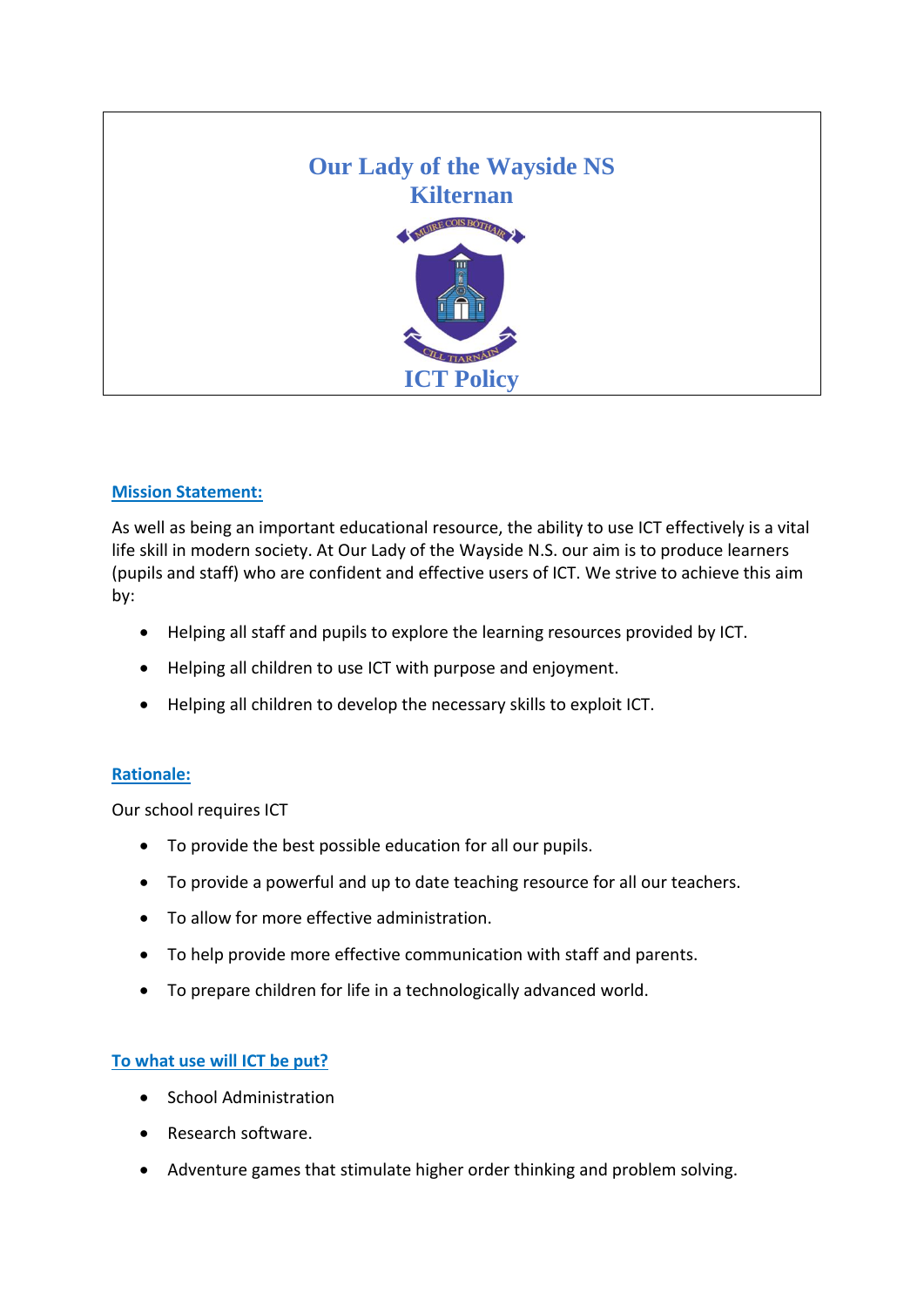- Word processing of children's work.
- Research on the internet.
- Digital recording
- Storage of records.
- Special Needs pupils

### **Actual Usage of ICT in School:**

### **ICT and the Curriculum**

ICT is integrated with as many curriculum areas as possible throughout the school. All of our classrooms have interactive whiteboards which can be used in the teaching of all subjects.

We also have educational software for a wide variety of subject areas. ICT is also integrated into project based learning. ICT is not considered a standalone activity.

It is used in the teaching and learning of many areas of the curriculum. We feel that ICT should be used as a tool by teachers and children alike and that learning should be through ICT rather than learning ICT skills in isolation.

We feel that pupils should not use computers and IT equipment in isolation from the school curriculum but instead should use this equipment to enhance their learning and as a means of presenting their work and as a research method for projects. ICT use reinforces existing curriculum activities and discovery learning approaches are supported by ICT.

### **ICT Skills taught in the context of the Curriculum - Progression**

### **Junior & Senior Infants:**

Children should be enabled to:

- Name the computer parts: monitor, keyboard, mouse, processor, printer.
- Basic care of a computer.
- Turning on and off the computer in the correct manner.
- Using space bar and return keys.
- Finding letters and basic words.
- Manipulating the mouse using software for painting, games and jigsaws.
- Pen thickness and colour change.
- Using educational software to reinforce class work in English, Irish and Maths.
- Aware of the internet and google.
- Print from ActivPrimary.
- Using pictures/ camera/ whiteboard to create a story. (Photostory)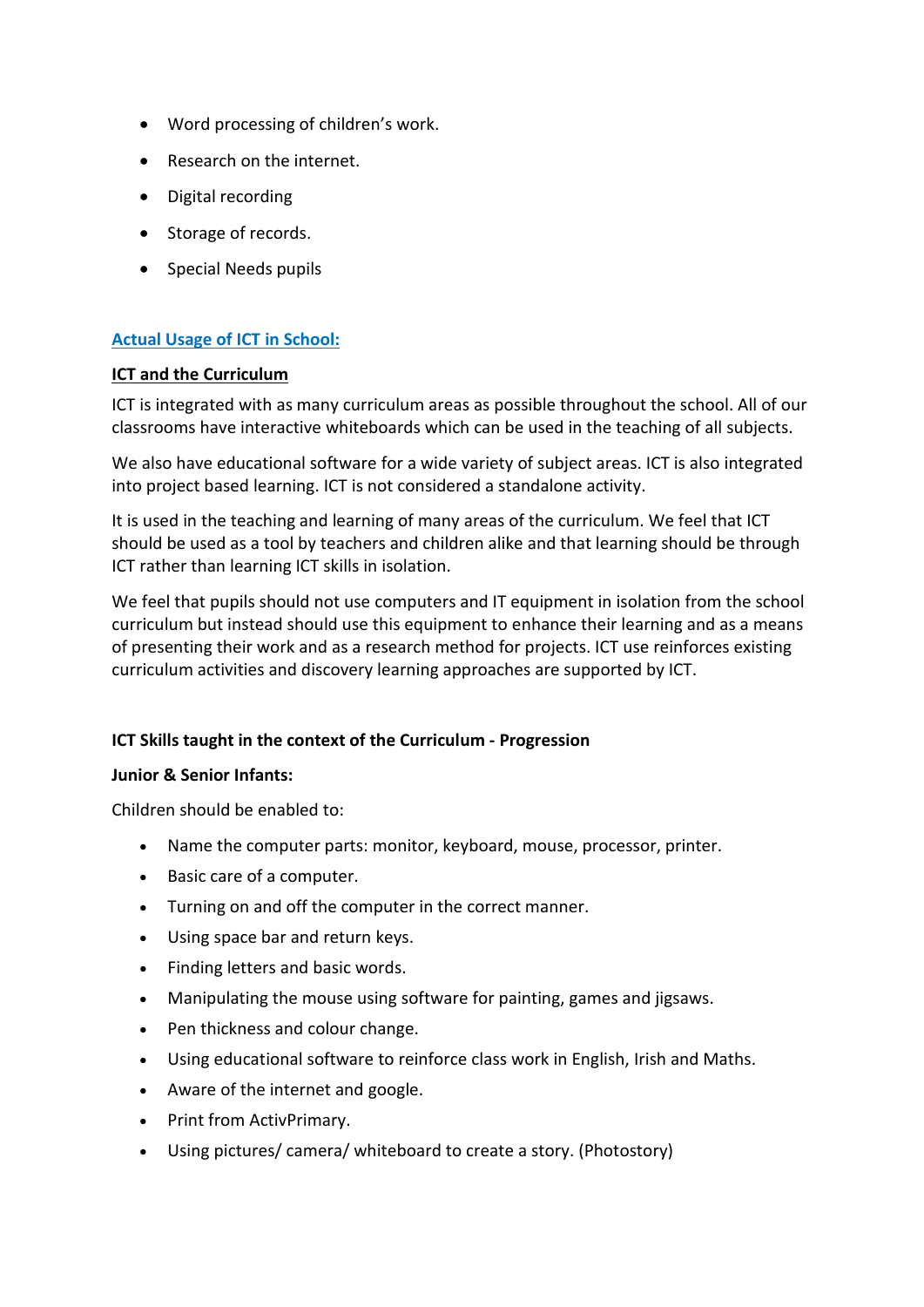Filming and photographing Aistear play sessions to discuss with the children and for them to make their own assessment of their play

### **1st & 2nd Class:**

Children should be enabled to:

- Revise the computer parts.
- Turn on and off the computer.
- Open and close files.
- Use space bar and return keys.
- Use shift key for capital letters.
- Use Microsoft Word for word processing.
- Format font type and size.
- Use Clip Art.
- Use appropriate educational software to reinforce class work.
- Show an awareness of the internet, google and Youtube (teacher supervision)
- Print from ActivPrimary.
- Use pictures/ camera/ whiteboard to create a story.
- Show children's work on IWB
- Basic Word Processor skills
- Google image selection, copy and paste
- Google Earth/maps

### **3rd & 4th Class:**

Children should be enabled to:

- Revise work done in previous classes.
- Practice typing.
- Undertake Word Processing correcting mistakes, spellcheck, etc.
- Format text.
- Save to file.
- Print from file.
- Microsoft Excel: create documents
- Introduction to Powerpoint.
- I.C.T. skills MS paint, scanner, digital camera & video
- Use appropriate educational software to reinforce class work.

### **5th & 6th Class:**

Children should be enabled to:

Revise work done in previous classes.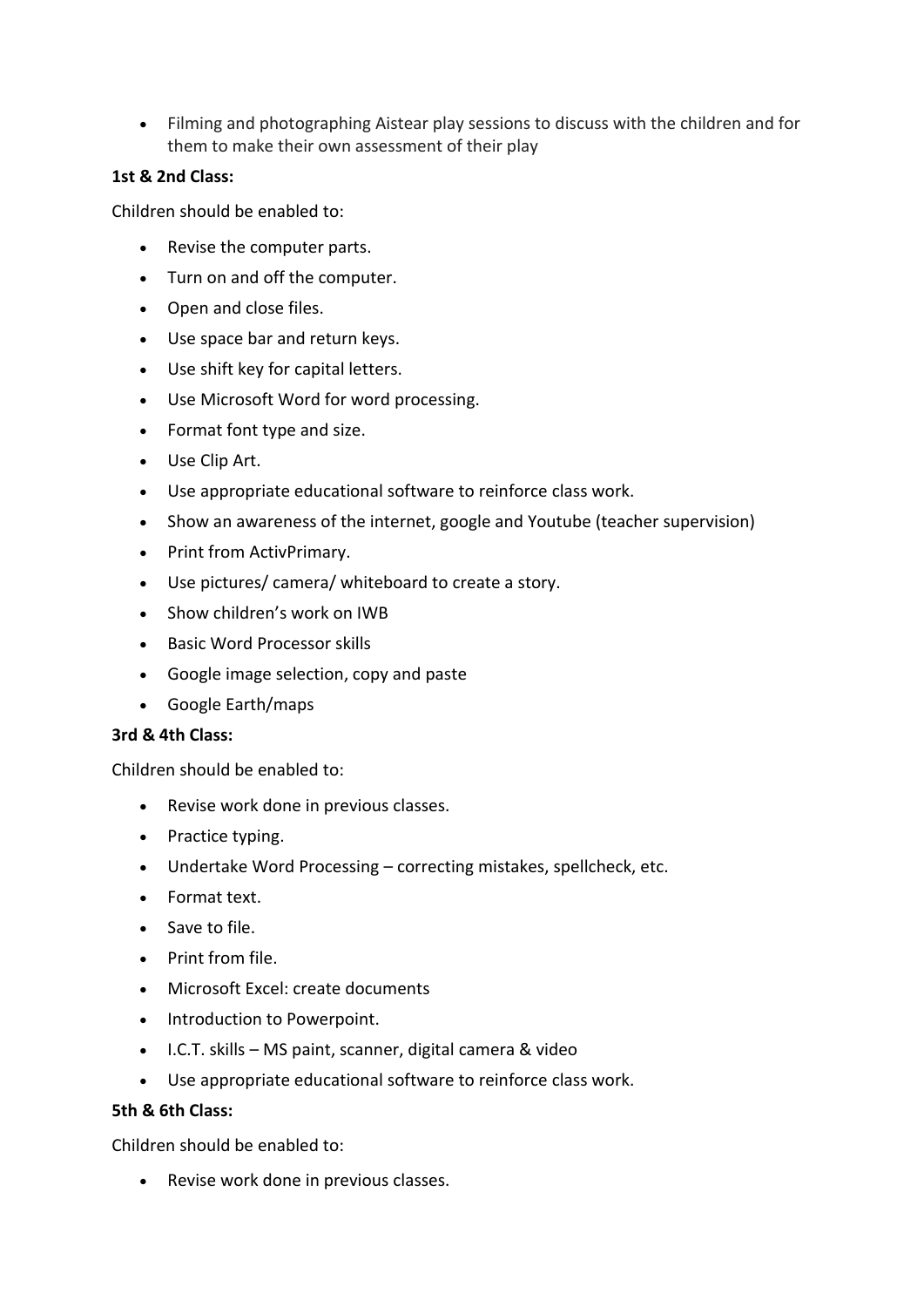- Word processing producing newsletters, booklets and magazines
- Format text borders, margins, tables.
- Import graphics.
- Use the internet under supervision.
- Research using google (reliable sites)
- Send and receive e-mails under supervision.
- Use databases to store, process and retrieve information.
- Video used for project work.
- Social networking & Safety email & web
- Use appropriate educational software to reinforce class work.

### **Children with special needs:**

Children should be enabled to:

- Use literacy software: Word Shark, Clicker
- Use numeracy software: Number Shark.
- Develop typing skills.
- Name computer parts: monitor, keyboard, mouse, processor, printer.
- Understand the basic care of a computer.
- Turn on and off the computer.
- Use space bar and return keys.
- Find letters and basic words.
- Manipulate the mouse using software for painting, games and jigsaws.
- Change Pen thickness and colour.
- Use educational software to reinforce class work in English, Irish and Maths.
- Have awareness of the internet and google.
- Print from ActivPrimary.
- Research topics of interest.
- Develop Fine motor skills competency using mouse and keyboard etc.
- Present work orally to a camera

### **Resources:**

- Interactive Whiteboard
- Digital Camera
- Desktop Computers (in class)
- Scanner (access)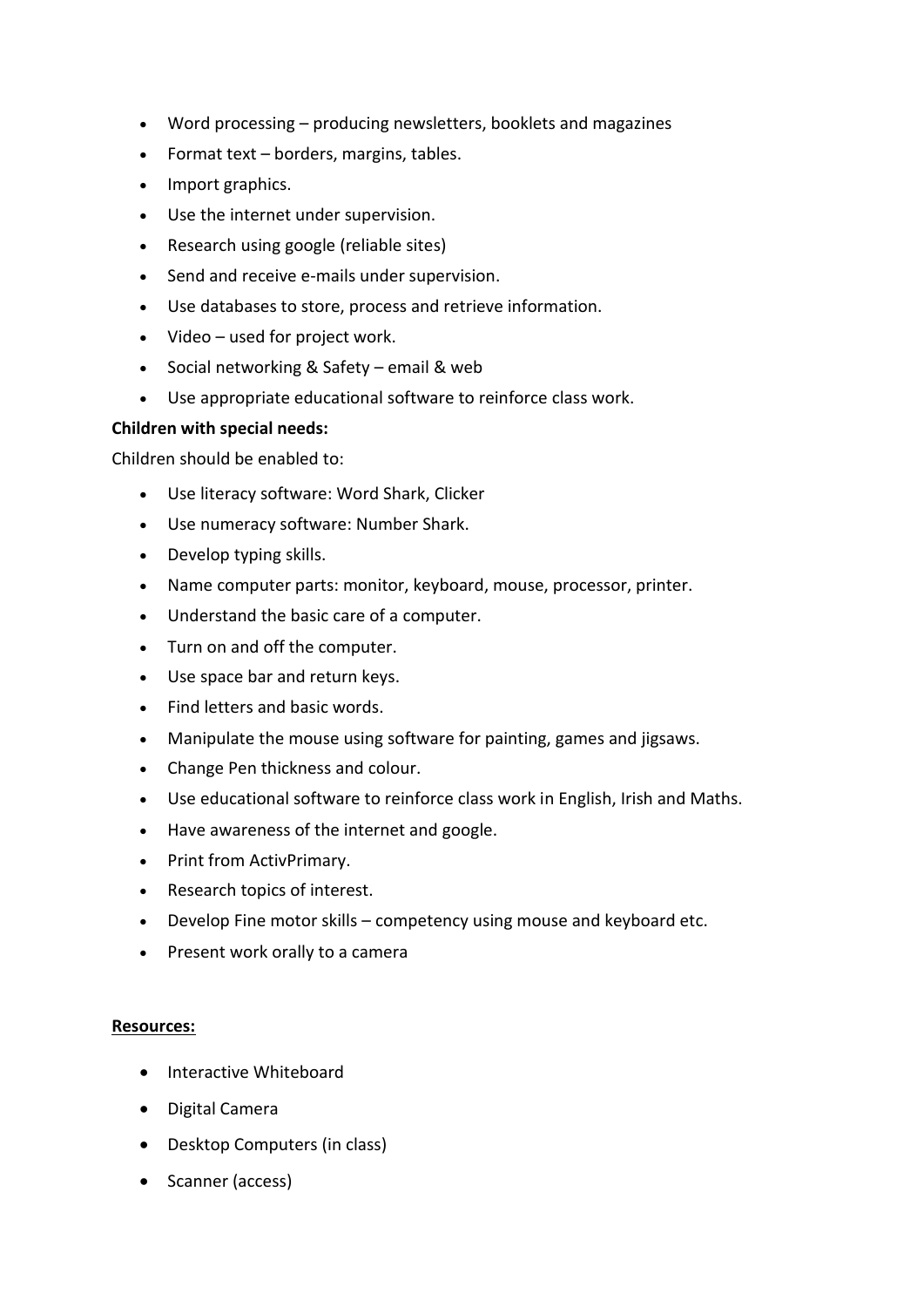- Printer
- Wand/Pen/Mouse
- ActivInspire
- Microsoft Office

### **Websites / Programs:**

- Bua na Cainte
- Planet Maths
- ActivPrimary
- **•** Grow in Love
- SESE Powerpoints & Videos
- Literacy Shed
- GoNoodle
- Formation website
- Class Tools Timer
- Woodlands Kent
- Language games online
- Active Inspire
- Movement breaks interact games
- Mindfulness videos/ music
- Maths Magician
- Crickweb
- Photostory
- Splash Maths
- Chicktionary
- Spell Mania
- Free Sums
- Hour of Code decoding programme
- English Type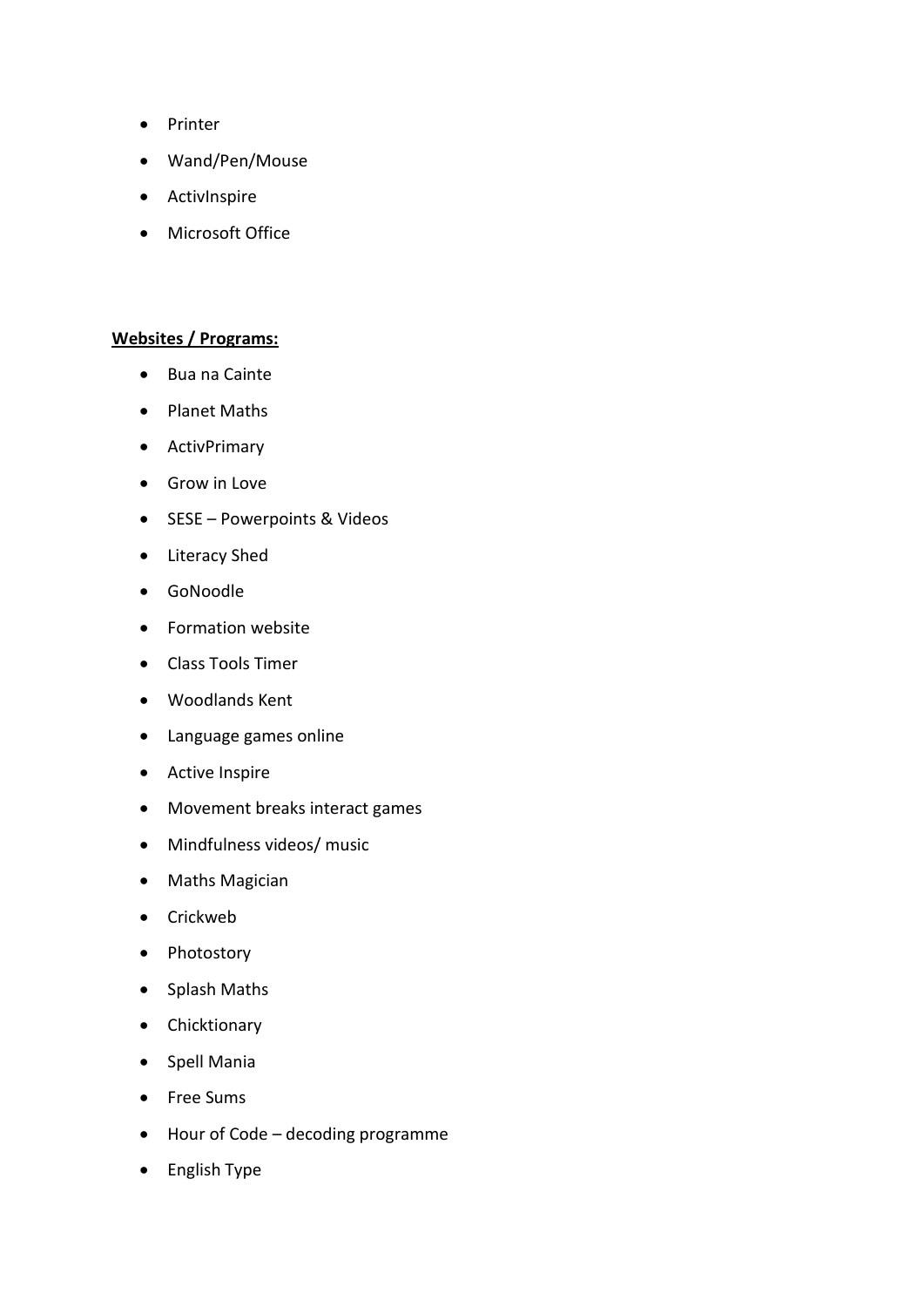- Lexia
- Ipads / Tablets/ Laptops

## **Summary of School Audit:**

### **Current Infrastructure:**

- In keeping with our mission, we perceive computers being used as a tool of teaching and learning in each classroom. All computers are networked to our own internal network including networked printing.
- Our current broadband provider is Eircom, as dictated by the Department of Education and Skills schools Broadband scheme.
- There are 2 laptops and 2 ipads for use in Special Needs area.
- There are also 6 tablets for use in classrooms.
- Each classroom has a data projector, interactive white board and teacher computer.
- There are 69 student, teacher, SNA and office computers.
- There are 10 digital cameras in the school for use by classes.

### **Current Usage of Facilities:**

- Computers are used as a medium of teaching and learning in all the classrooms, therefore it is not necessary to timetable computer hours.
- Current usage includes pre-reading and early reading work; pre-number and early number work; mathematical application; development of thinking and problem solving skills; word processing; desktop publishing; typing skills; internet work; presentation of project work; development of fine motor skills.
- Staff are encouraged to attend ICT courses for up-skilling and continuous professional development.

# **Additional Information:**

### **ICT Co-Ordination:**

The school has a teacher who holds responsibility for ICT.